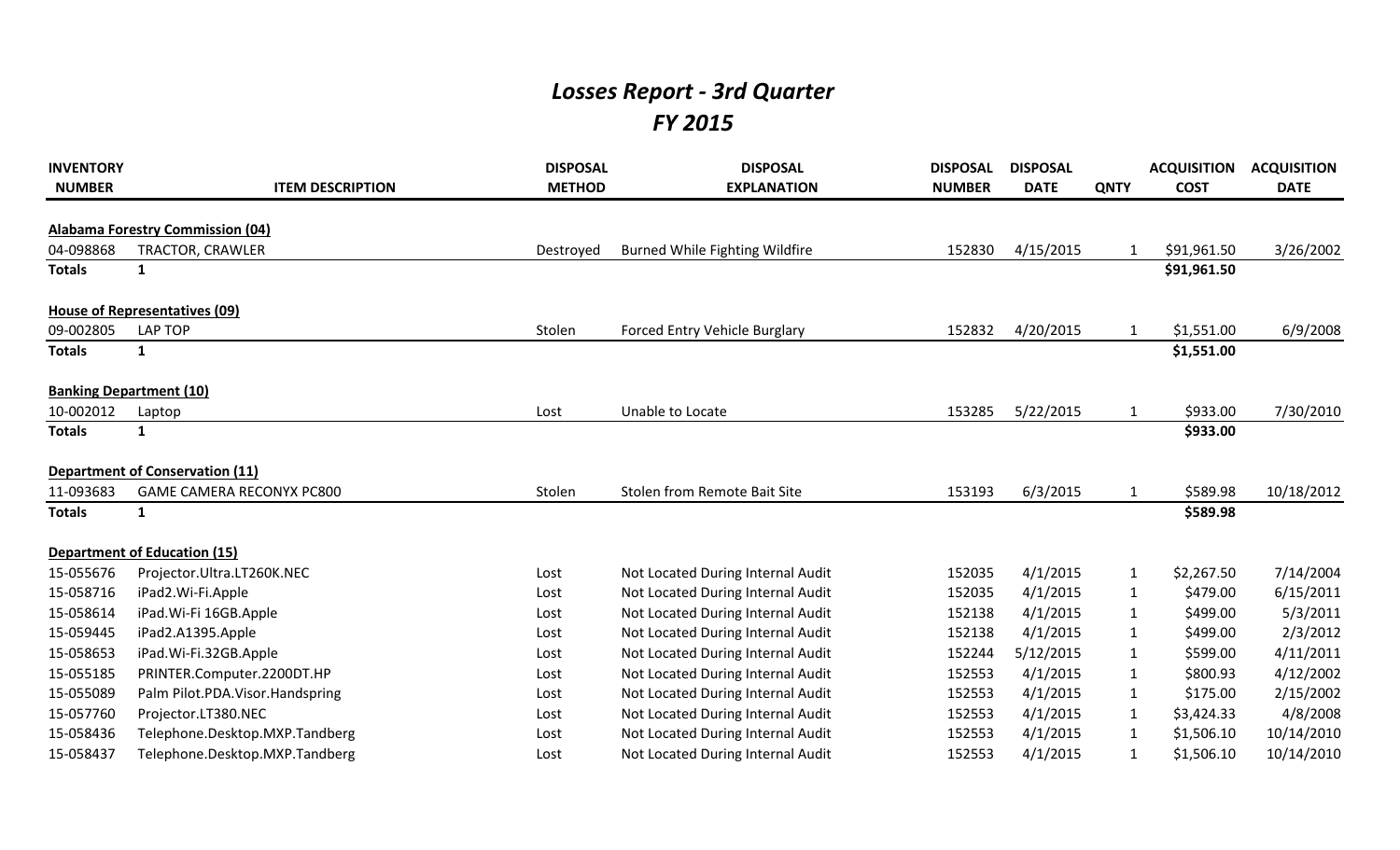| <b>INVENTORY</b>              |                                            | <b>DISPOSAL</b> | <b>DISPOSAL</b>                                    | <b>DISPOSAL</b> | <b>DISPOSAL</b> |              | <b>ACQUISITION</b> | <b>ACQUISITION</b> |
|-------------------------------|--------------------------------------------|-----------------|----------------------------------------------------|-----------------|-----------------|--------------|--------------------|--------------------|
| <b>NUMBER</b>                 | <b>ITEM DESCRIPTION</b>                    | <b>METHOD</b>   | <b>EXPLANATION</b>                                 | <b>NUMBER</b>   | <b>DATE</b>     | <b>QNTY</b>  | <b>COST</b>        | <b>DATE</b>        |
| 15-058997                     | Projector.DLP 2300.Viewsonic               | Lost            | Not Located During Internal Audit                  | 152553          | 4/1/2015        | $\mathbf{1}$ | \$568.91           | 4/10/2012          |
| 15-058967                     | CPU.Laptop.Lati.E6520.Dell                 | Stolen          | Forced Entry Vehicle Burglary                      | 153573          | 6/10/2015       | $\mathbf{1}$ | \$1,415.62         | 3/22/2012          |
| 15-908070                     | SCANNER.COMPACT.MOBILE                     | Stolen          | Forced Entry Vehicle Burglary                      | 153573          | 6/10/2015       | $\mathbf{1}$ | \$132.61           | 5/4/2012           |
| 15-908078                     | OFFICEJET 100.IMPRIMANTE.HP                | Stolen          | Forced Entry Vehicle Burglary                      | 153573          | 6/10/2015       | 1            | \$233.06           | 5/7/2012           |
| <b>Totals</b>                 | 14                                         |                 |                                                    |                 |                 |              | \$14,106.16        |                    |
|                               | <b>Department of Public Health (23)</b>    |                 |                                                    |                 |                 |              |                    |                    |
| 23-085211                     | Laptop                                     | Stolen          | Forced Entry Vehicle Burglary                      | 152355          | 4/23/2015       | 1            | \$1,508.00         | 1/19/2009          |
| <b>Totals</b>                 | $\mathbf{1}$                               |                 |                                                    |                 |                 |              | \$1,508.00         |                    |
| <b>Armory Commission (29)</b> |                                            |                 |                                                    |                 |                 |              |                    |                    |
| 29-015755                     | <b>PARTS WASHER</b>                        | Destroyed       | <b>Straps Securing Item Broke During Transport</b> | 152624          | 4/15/2015       | 1            | \$2,340.00         | 9/15/2000          |
| <b>Totals</b>                 | $\mathbf{1}$                               |                 |                                                    |                 |                 |              | \$2,340.00         |                    |
|                               | <b>STATE PERSONNEL DEPARTMENT (32)</b>     |                 |                                                    |                 |                 |              |                    |                    |
| 32-005398                     | IPAD APPLE AIR 2 WIFI 128GB                | Stolen          | Theft from Unlocked Vehicle                        | 153901          | 6/29/2015       | $\mathbf{1}$ | \$787.55           | 4/22/2015          |
| <b>Totals</b>                 | $\mathbf{1}$                               |                 |                                                    |                 |                 |              | \$787.55           |                    |
|                               | <b>ALABAMA LAW ENFORCEMENT AGENCY (35)</b> |                 |                                                    |                 |                 |              |                    |                    |
| 35-073781                     | Radio, Portable, M/A-COM, P7170 HT7170T81X | Lost            | Lost Between 2 Separate MVA Investigations         | 151305          | 5/12/2015       | $\mathbf{1}$ | \$3,037.70         | 9/2/2008           |
| <b>Totals</b>                 | $\mathbf{1}$                               |                 |                                                    |                 |                 |              | \$3,037.70         |                    |
|                               | <b>Department of Revenue (40)</b>          |                 |                                                    |                 |                 |              |                    |                    |
| 40-083873                     | iphone 5s with 16 GB                       | Stolen          | Forced Entry Vehicle Burglary                      | 153052          | 5/6/2015        | $\mathbf{1}$ | \$199.99           | 7/16/2014          |
| <b>Totals</b>                 | $\mathbf{1}$                               |                 |                                                    |                 |                 |              | \$199.99           |                    |
|                               | <b>Department of Veterans Affairs (45)</b> |                 |                                                    |                 |                 |              |                    |                    |
| 45-000664                     | PROJECTOR MULTI-MEDIA                      | Stolen          | Theft of Items from Offices                        | 151329          | 5/12/2015       | $\mathbf{1}$ | \$1,185.75         | 8/17/2006          |
| 45-000703                     | DELL LAP TOP COMPUTER                      | Stolen          | Theft of Items from Offices                        | 151329          | 5/12/2015       | $\mathbf{1}$ | \$1,551.03         | 2/5/2008           |
| 45-000861                     | DELL LATITUDE D820 LAPTOP                  | Stolen          | Theft of Items from Offices                        | 151329          | 5/12/2015       | $\mathbf{1}$ | \$1,551.03         | 5/30/2007          |
| 45-000862                     | DELL LATITUDE D820 LAPTOP                  | Stolen          | Theft of Items from Offices                        | 151329          | 5/12/2015       | $\mathbf{1}$ | \$1,551.03         | 5/30/2007          |
| 45-000863                     | DELL LATITUDE D820 LAPTOP                  | Stolen          | Theft of Items from Offices                        | 151329          | 5/12/2015       | $\mathbf{1}$ | \$1,551.03         | 5/30/2007          |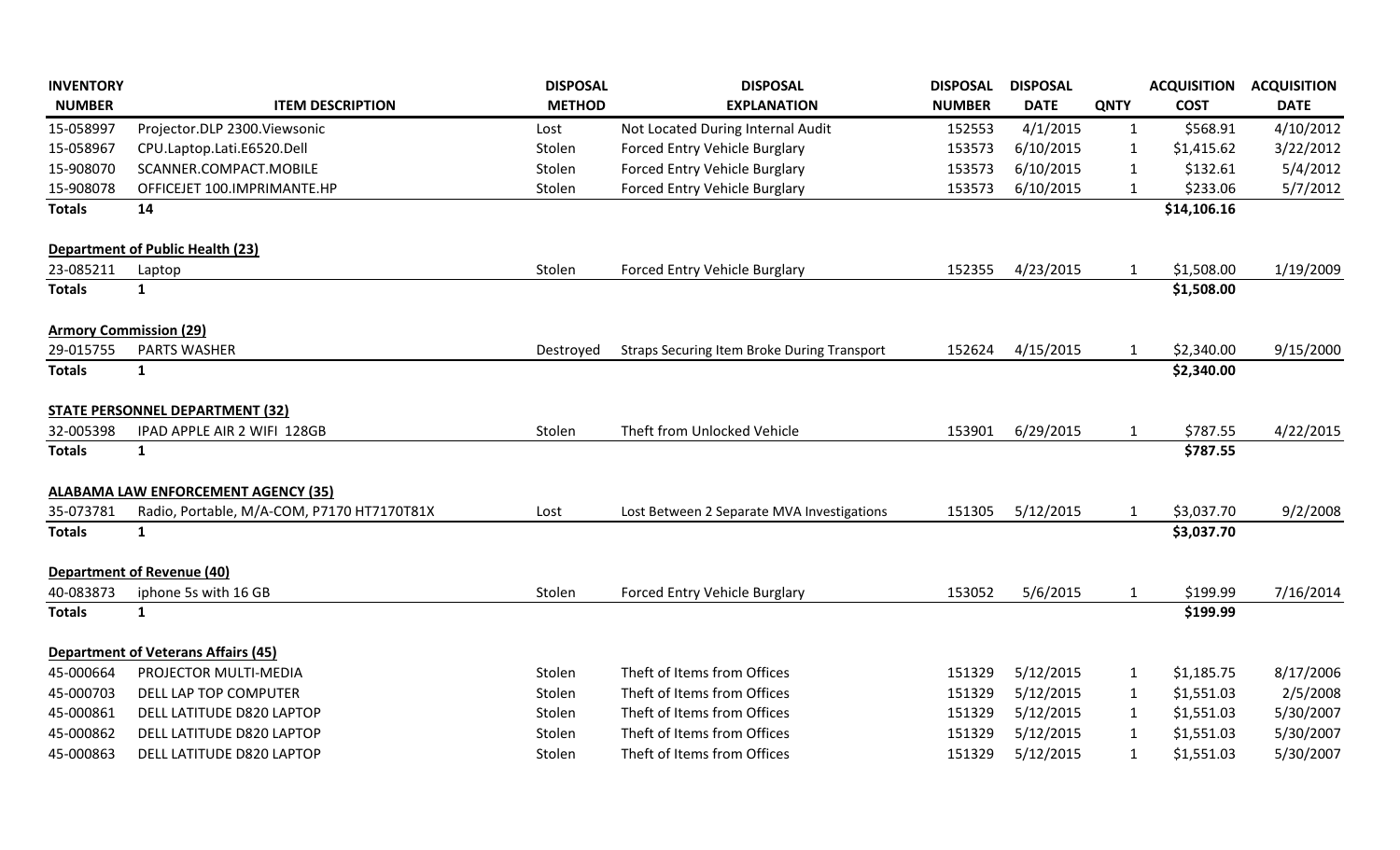| <b>INVENTORY</b>                |                                                    | <b>DISPOSAL</b> | <b>DISPOSAL</b>                                | <b>DISPOSAL</b> | <b>DISPOSAL</b> |              | <b>ACQUISITION</b> | <b>ACQUISITION</b> |
|---------------------------------|----------------------------------------------------|-----------------|------------------------------------------------|-----------------|-----------------|--------------|--------------------|--------------------|
| <b>NUMBER</b>                   | <b>ITEM DESCRIPTION</b>                            | <b>METHOD</b>   | <b>EXPLANATION</b>                             | <b>NUMBER</b>   | <b>DATE</b>     | <b>QNTY</b>  | <b>COST</b>        | <b>DATE</b>        |
| 45-000864                       | DELL LATITUDE D820 LAPTOP                          | Stolen          | Theft of Items from Offices                    | 151329          | 5/12/2015       | $\mathbf{1}$ | \$1,551.03         | 5/30/2007          |
| 45-000866                       | DELL LATITUDE D820 LAPTOP                          | Stolen          | Theft of Items from Offices                    | 151329          | 5/12/2015       | $\mathbf{1}$ | \$1,551.03         | 5/30/2007          |
| <b>Totals</b>                   | $\overline{\mathbf{z}}$                            |                 |                                                |                 |                 |              | \$10,491.93        |                    |
|                                 | <b>Department of Conservation-Parks (54)</b>       |                 |                                                |                 |                 |              |                    |                    |
| 54-021489                       | <b>SHOTGUN REMINGTON 12 GAUGE</b>                  | Stolen          | Vehicle Burglary/Locked but No Forced Entry    | 153192          | 6/2/2015        | $\mathbf{1}$ | \$255.00           | 6/15/1991          |
| 54-081791                       | RIFLE ROCK RIVER AR1256 HOLOGRAPHIC SIGHT A0147428 | Stolen          | Vehicle Burglary/Locked but No Forced Entry    | 153192          | 6/2/2015        | $\mathbf{1}$ | \$1,527.80         | 11/18/2009         |
| 54-094138                       | <b>BALLISTIC VEST POINT BLANK AIIF-2</b>           | Stolen          | Vehicle Burglary/Locked but No Forced Entry    | 153192          | 6/2/2015        | $\mathbf{1}$ | \$592.52           | 1/27/2014          |
| <b>Totals</b>                   | $\overline{\mathbf{3}}$                            |                 |                                                |                 |                 |              | \$2,375.32         |                    |
|                                 | <b>ALABAMA DEPARTMENT OF COMMERCE (69)</b>         |                 |                                                |                 |                 |              |                    |                    |
| 69-003092                       | COMPUTER, TABLET, MACBOOK AIR                      | Stolen          | Theft of Item from Office                      | 153883          | 6/24/2015       | $\mathbf{1}$ | \$949.00           | 8/13/2013          |
| <b>Totals</b>                   | $\mathbf{1}$                                       |                 |                                                |                 |                 |              | \$949.00           |                    |
|                                 | <b>Liquefied Petroleum Gas Board (78)</b>          |                 |                                                |                 |                 |              |                    |                    |
| 78-000599                       | Nikon Digital Camera D 3000                        | Stolen          | Theft of Item from Office or Vehicle           | 150633          | 5/12/2015       | $\mathbf{1}$ | \$529.95           | 8/3/2010           |
| <b>Totals</b>                   | $\mathbf{1}$                                       |                 |                                                |                 |                 |              | \$529.95           |                    |
|                                 | Alabama Space & Rocket Center (92)                 |                 |                                                |                 |                 |              |                    |                    |
| 92-010444                       | Ipad                                               | Lost            | Misplaced by Sales Team During Event           | 153226          | 5/15/2015       | $\mathbf{1}$ | \$500.00           | 4/23/2012          |
| <b>Totals</b>                   | $\mathbf{1}$                                       |                 |                                                |                 |                 |              | \$500.00           |                    |
|                                 | <b>ADMINISTRATIVE OFFICE OF COURTS (AC)</b>        |                 |                                                |                 |                 |              |                    |                    |
| AC-014268                       | <b>LAPTOP</b>                                      | Stolen          | Theft from Unlocked Vehicle/Suspect Detained   | 152991          | 4/23/2015       | $\mathbf{1}$ | \$1,365.04         | 2/1/2007           |
| AC-008706                       | <b>DESK</b>                                        | Destroyed       | Destroyed by County Emp During Bldg Demolition | 153318          | 5/21/2015       | $\mathbf{1}$ | \$800.00           | 6/9/2005           |
| AC-008707                       | <b>DESK</b>                                        | Destroyed       | Destroyed by County Emp During Bldg Demolition | 153318          | 5/21/2015       | $\mathbf{1}$ | \$800.00           | 6/9/2005           |
| AC-008709                       | <b>DESK</b>                                        | Destroyed       | Destroyed by County Emp During Bldg Demolition | 153318          | 5/21/2015       | 1            | \$800.00           | 6/9/2005           |
| <b>Totals</b>                   | 4                                                  |                 |                                                |                 |                 |              | \$3,765.04         |                    |
| <b>School of Fine Arts (AF)</b> |                                                    |                 |                                                |                 |                 |              |                    |                    |
| AF-001508                       | Toshiba-Projector/Camera                           | Lost            | Item Broken and Unable to Locate               | 152910          | 4/22/2015       | $\mathbf{1}$ | \$995.00           | 7/20/2005          |
| AF-001515                       | ELMO Visual Presenters HV-110XG EV-200             | Lost            | Unable to Locate/Resp Employee Retired         | 152911          | 4/22/2015       | $\mathbf{1}$ | \$695.00           | 6/8/2005           |